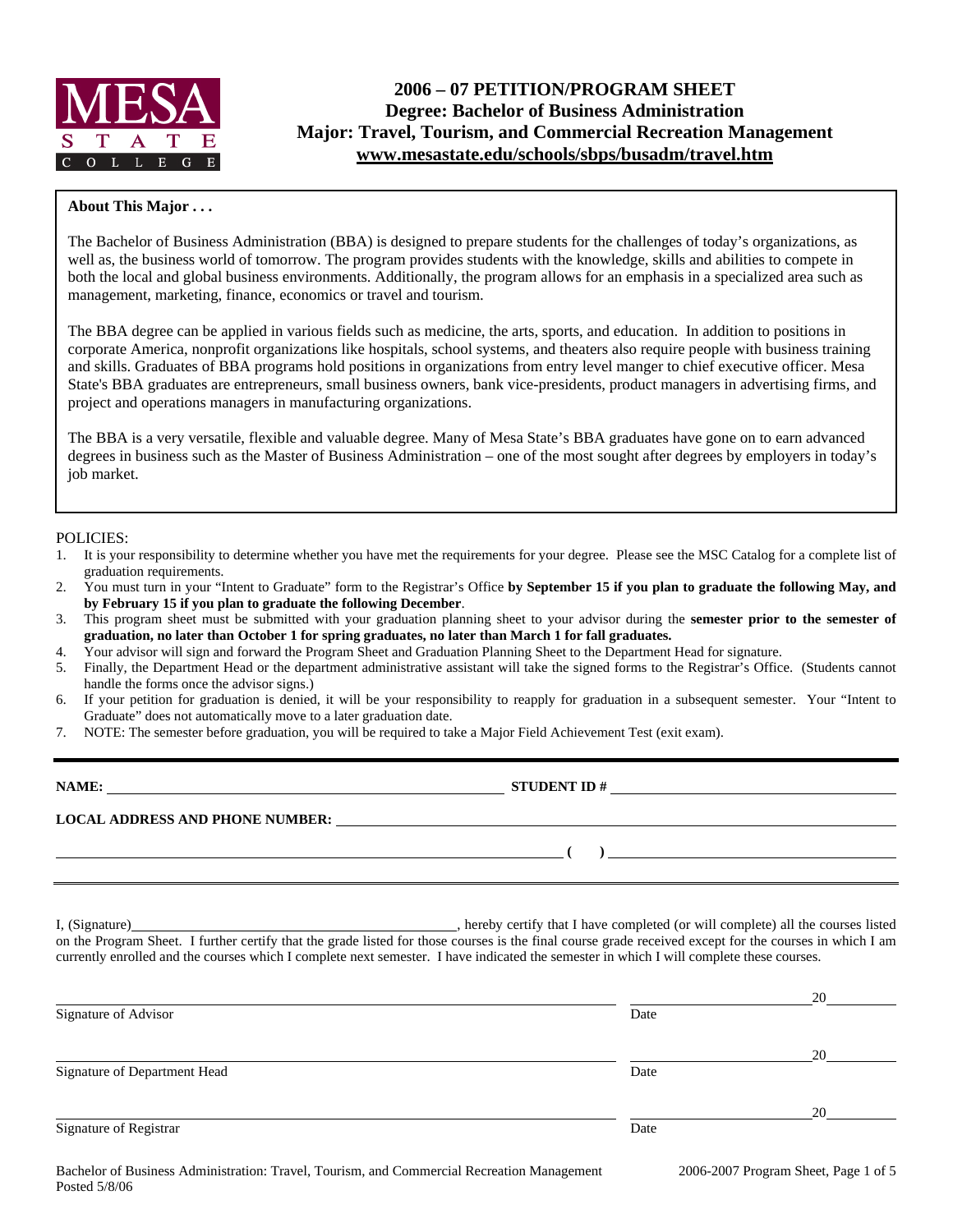Must earn 120 semester hours and meet the academic residency requirements to earn a baccalaureate degree at Mesa State College.

- Must earn a minimum of 40 semester hours in upper division courses (i.e., 300-level and 400-level courses).
- A cumulative grade point average of 2.0 or higher must be maintained for all courses taken and for all courses in the major.
- When filling out this program sheet a course can only be used once, i.e., no double counting is allowed between categories.
- Excess KINA/HPWE courses beyond the two required and pre-collegiate courses (usually numbered below 100) cannot be used for graduation.
- It is recommended that students work closely with a faculty advisor when selecting courses and scheduling classes prior to registration.

General Education Requirements (Minimum of 33 semester hours) See the M.S.C. catalog for the list of courses that meet the general education categories.

| Course                                   | <u>No.</u> | Credit         | Grade                                                           | <b>Term</b> | Year | Trns/Subs                                                                       | Course                                                                | No.        | Credit                           | Grade                                                          | Term        | Year | Trns/Subs |
|------------------------------------------|------------|----------------|-----------------------------------------------------------------|-------------|------|---------------------------------------------------------------------------------|-----------------------------------------------------------------------|------------|----------------------------------|----------------------------------------------------------------|-------------|------|-----------|
|                                          |            |                | English: ENGL 111 and 112 (6 semester hours, must receive a     |             |      |                                                                                 | Humanities or Social/Behavioral Science: (3 semester hours)           |            |                                  |                                                                |             |      |           |
|                                          |            |                | "C" or higher, must be completed by the time the student has 60 |             |      |                                                                                 |                                                                       |            |                                  |                                                                |             |      |           |
| semester hours)                          |            |                |                                                                 |             |      |                                                                                 |                                                                       |            |                                  |                                                                |             |      |           |
| $*$ ENGL                                 |            |                |                                                                 |             |      |                                                                                 | Fine Arts: (3 semester hours)                                         |            |                                  |                                                                |             |      |           |
| *ENGL                                    |            |                |                                                                 |             |      |                                                                                 |                                                                       |            |                                  |                                                                |             |      |           |
|                                          |            |                |                                                                 |             |      | *ENGL 129, Honors English, may be substituted for ENGL 111 and ENGL             |                                                                       |            |                                  |                                                                |             |      |           |
|                                          |            |                |                                                                 |             |      | 112. Must earn a grade of "C" or better. May need to take additional electives. |                                                                       |            |                                  |                                                                |             |      |           |
|                                          |            |                |                                                                 |             |      |                                                                                 | Natural Sciences: (minimum 6 semester hours, at least one course      |            |                                  |                                                                |             |      |           |
| Humanities: (6 semester hours)           |            |                |                                                                 |             |      |                                                                                 | must include a lab)                                                   |            |                                  |                                                                |             |      |           |
|                                          |            |                |                                                                 |             |      |                                                                                 |                                                                       |            |                                  |                                                                |             |      |           |
|                                          |            |                |                                                                 |             |      |                                                                                 |                                                                       |            |                                  |                                                                |             |      |           |
|                                          |            |                |                                                                 |             |      |                                                                                 |                                                                       |            |                                  |                                                                |             |      |           |
|                                          |            |                | Social and Behavioral Sciences: (6 semester hours)              |             |      |                                                                                 |                                                                       |            |                                  |                                                                |             |      |           |
| <b>ECON</b>                              | 201        |                |                                                                 |             |      |                                                                                 | <b>Applied Studies:</b> (3 semester hours)                            |            |                                  |                                                                |             |      |           |
| <b>ECON</b>                              | 202        |                |                                                                 |             |      |                                                                                 |                                                                       |            |                                  |                                                                |             |      |           |
|                                          |            |                |                                                                 |             |      |                                                                                 |                                                                       |            |                                  |                                                                |             |      |           |
|                                          |            |                |                                                                 |             |      |                                                                                 |                                                                       |            |                                  |                                                                |             |      |           |
|                                          |            |                | Other Requirements (10 semester hours)                          |             |      |                                                                                 |                                                                       |            |                                  |                                                                |             |      |           |
| Kinesiology: (3 Semester Hours)          |            |                |                                                                 |             |      |                                                                                 |                                                                       |            |                                  | <b>Bachelor of Business Administration Degree Distinction:</b> |             |      |           |
| Course                                   |            | No.            | Credit                                                          | Grade       | Term | Trns/Subs<br>Year                                                               |                                                                       |            |                                  | (7 semester hours) Must earn a "C" or better in both courses.  |             |      |           |
| <b>KINE/HPWA</b>                         |            | 100            | $\overline{1}$                                                  |             |      |                                                                                 | Course                                                                | <u>No.</u> | Credit                           | Grade                                                          | Term        | Year | Trns/Subs |
| <b>KINA/HPWE</b>                         |            |                | $\overline{1}$                                                  |             |      |                                                                                 | MATH*                                                                 | 113        | $\overline{4}$                   |                                                                |             |      |           |
| <b>KINA/HPWE</b>                         |            |                | $\mathbf{1}$                                                    |             |      |                                                                                 | <b>STAT</b>                                                           | 200        | 3 <sup>7</sup>                   |                                                                |             |      |           |
|                                          |            |                |                                                                 |             |      | See the M.S.C. catalog for the list of approved KINA/HPWE/Selected DANC         |                                                                       |            |                                  |                                                                |             |      |           |
|                                          |            |                |                                                                 |             |      |                                                                                 |                                                                       |            |                                  |                                                                |             |      |           |
| courses.                                 |            |                |                                                                 |             |      |                                                                                 |                                                                       |            |                                  | *Math 113 or higher level math as approved by advisor          |             |      |           |
|                                          |            |                | Major Requirements (62-65 Semester Hours)                       |             |      |                                                                                 |                                                                       |            |                                  |                                                                |             |      |           |
|                                          |            |                |                                                                 |             |      |                                                                                 |                                                                       |            |                                  |                                                                |             |      |           |
| <b>Business Core (29 semester hours)</b> |            |                |                                                                 |             |      |                                                                                 |                                                                       |            |                                  |                                                                |             |      |           |
| Course                                   | No.        | Credit         | Grade                                                           | Term        | Year | Trns/Subs                                                                       | Course                                                                | No.        | Credit                           | Grade                                                          | Term        | Year | Trns/Subs |
| <b>ACCT</b>                              | 201        | $\frac{3}{2}$  |                                                                 |             |      |                                                                                 | <b>CISB</b>                                                           | 101        | $\overline{3}$                   |                                                                |             |      |           |
| <b>ACCT</b>                              | 202        | $\overline{3}$ |                                                                 |             |      |                                                                                 | <b>FINA</b>                                                           | 301        | 3                                |                                                                |             |      |           |
| <b>BUGB</b>                              | 105        | $\overline{2}$ |                                                                 |             |      |                                                                                 | <b>MANG</b>                                                           | 201        | $\overline{3}$                   |                                                                |             |      |           |
| <b>BUGB</b>                              | 211        | $\overline{3}$ |                                                                 |             |      |                                                                                 | <b>MANG</b>                                                           | 491        | 3 <sup>7</sup>                   |                                                                |             |      |           |
| <b>BUGB</b>                              | 349        | $\mathfrak{Z}$ |                                                                 |             |      |                                                                                 | <b>MARK</b>                                                           | 231        | 3 <sup>7</sup>                   |                                                                |             |      |           |
|                                          |            |                |                                                                 |             |      |                                                                                 |                                                                       |            |                                  |                                                                |             |      |           |
|                                          |            |                | Required Concentration Courses (33-36 Semester Hours)           |             |      |                                                                                 |                                                                       |            |                                  |                                                                |             |      |           |
| Course                                   | <u>No.</u> | Credit         | Grade                                                           | Term        | Year | Trns/Subs                                                                       | Course                                                                | No.        | Credit                           | Grade                                                          | <b>Term</b> | Year | Trns/Subs |
| <b>MANG</b>                              | 371        | $\overline{3}$ |                                                                 |             |      |                                                                                 | <b>TRAV</b>                                                           | 350        | $\frac{3}{2}$                    |                                                                |             |      |           |
| <b>TRAV</b>                              | 101        | $\overline{3}$ |                                                                 |             |      |                                                                                 | <b>TRAV</b>                                                           | 351        | $\mathbf{3}$                     |                                                                |             |      |           |
| <b>TRAV</b>                              | 102        | $\overline{3}$ |                                                                 |             |      |                                                                                 | <b>TRAV</b>                                                           | 352        | $\overline{3}$                   |                                                                |             |      |           |
| $\underline{\mathbf{or}}$                |            |                |                                                                 |             |      |                                                                                 | $\underline{\mathbf{or}}$                                             |            |                                  |                                                                |             |      |           |
| <b>MANG</b>                              | 221        | $\overline{3}$ |                                                                 |             |      |                                                                                 | <b>MANG</b>                                                           | 450        | 3                                |                                                                |             |      |           |
| <b>TRAV</b>                              | 310        | $\overline{3}$ |                                                                 |             |      |                                                                                 | <b>MANG</b>                                                           | 499        | $3-6$                            |                                                                |             |      |           |
| $or$                                     |            |                |                                                                 |             |      |                                                                                 | Upper Division Business/Travel & Rec. Electives<br>(9 semester hours) |            |                                  |                                                                |             |      |           |
| <b>MARK</b>                              | 332        | $\overline{3}$ |                                                                 |             |      |                                                                                 |                                                                       |            |                                  |                                                                |             |      |           |
|                                          |            |                |                                                                 |             |      |                                                                                 |                                                                       |            | $\overline{3}$                   |                                                                |             |      |           |
|                                          |            |                |                                                                 |             |      |                                                                                 |                                                                       |            | 3 <sup>7</sup><br>$\mathfrak{Z}$ |                                                                |             |      |           |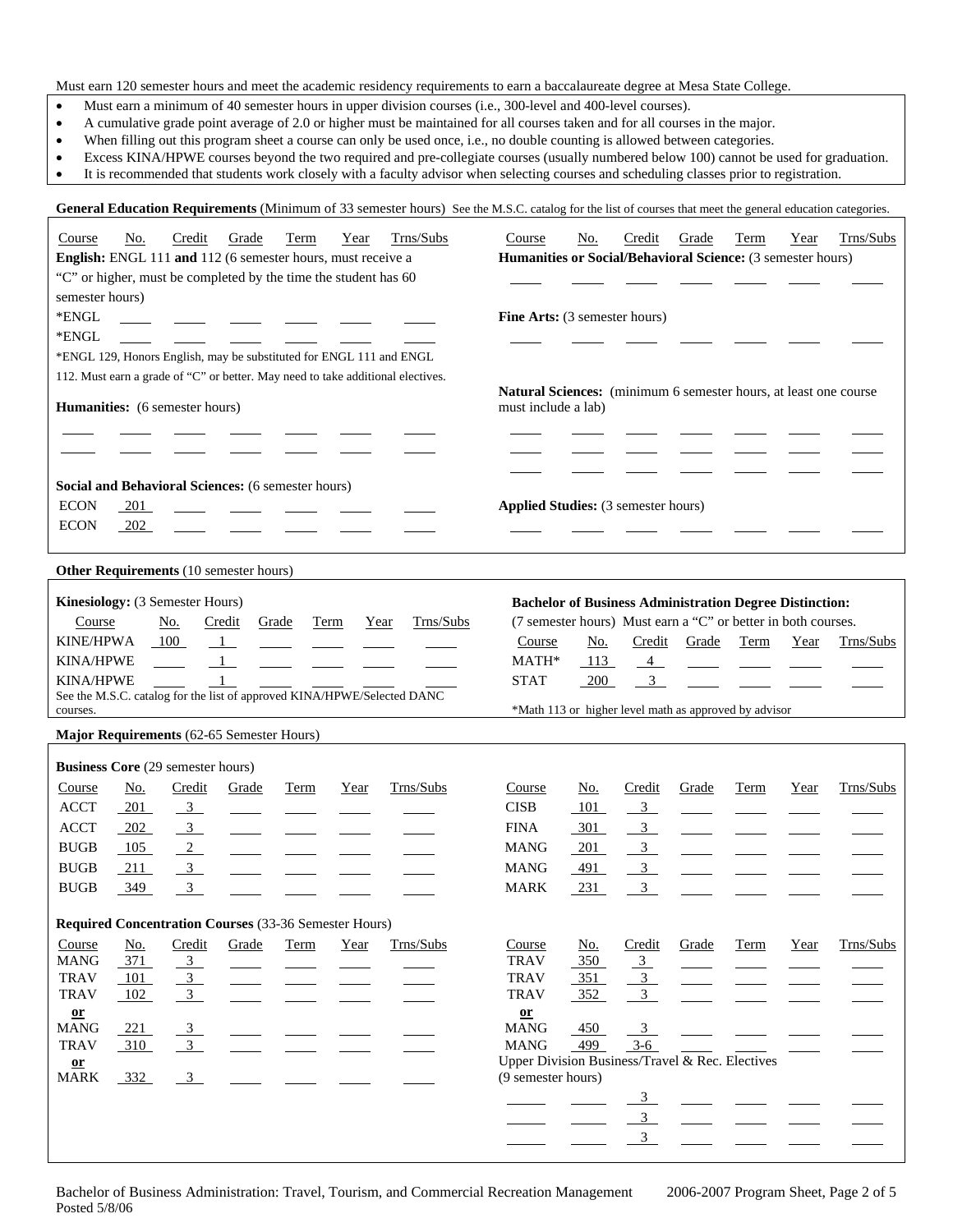| Electives (All college level non-business courses appearing on your final transcript, not listed above that will bring your total<br>semester hours to 120 hours. Excludes KINA/HPWE activity courses.) (12 to 15 semester hours; 3 hours of upper division may be<br>needed.) |     |  |                   |  |      |           |        |     |                   |      |           |
|--------------------------------------------------------------------------------------------------------------------------------------------------------------------------------------------------------------------------------------------------------------------------------|-----|--|-------------------|--|------|-----------|--------|-----|-------------------|------|-----------|
| Course                                                                                                                                                                                                                                                                         | No. |  | Credit Grade Term |  | Year | Trns/Subs | Course | No. | Credit Grade Term | Year | Trns/Subs |
|                                                                                                                                                                                                                                                                                |     |  |                   |  |      |           |        |     |                   |      |           |
|                                                                                                                                                                                                                                                                                |     |  |                   |  |      |           |        |     |                   |      |           |
|                                                                                                                                                                                                                                                                                |     |  |                   |  |      |           |        |     |                   |      |           |
|                                                                                                                                                                                                                                                                                |     |  |                   |  |      |           |        |     |                   |      |           |

### **GRADUATION INFORMATION**

See the "Undergraduate Graduation Requirements" in the Mesa State College catalog for additional graduation information.

**GENERAL EDUCATION REQUIREMENTS** (Minimum of 33 Semester Hours) See current Mesa State College catalog for list of courses that fulfill the requirements below. If one (or more) of the selections below is required in your major, you must use it to fulfill the major requirement and **make a different selection to meet the general education requirement. The courses may not be used to fulfill both requirements.**

**English – 6** Semester Hours (Must be **completed** before student has 60 semester hours. Must receive grade of "C" or above.)

ENGL 111 **and** ENGL 112 **or** ENGL 129 *(by permission)*

**Humanities – 6** semester hours

**Social and Behavioral Sciences – 6** semester hours (ECON 201 and 202 required)

**Humanities or Social/Behavioral Sciences – 3** semester hours

**Fine Arts – 3** semester hours

**Natural Sciences – 6** semester hours (At least one course must include a lab.)

**Applied Studies – 3** semester hours

### **OTHER REQUIREMENTS** (10 Semester Hours)

**Kinesiology – 3** Semester Hours

Each student must take KINE/HPWA 100 together with two KINA/HPWE/Selected DANC courses. See current catalog for listing.

**Degree Distinction – 7** Semester Hours MATH 113 College Algebra (Or a higher level math as approved as approved by advisor) – 4 semester hours STAT 200 Probability and Statistics - 3 semester hours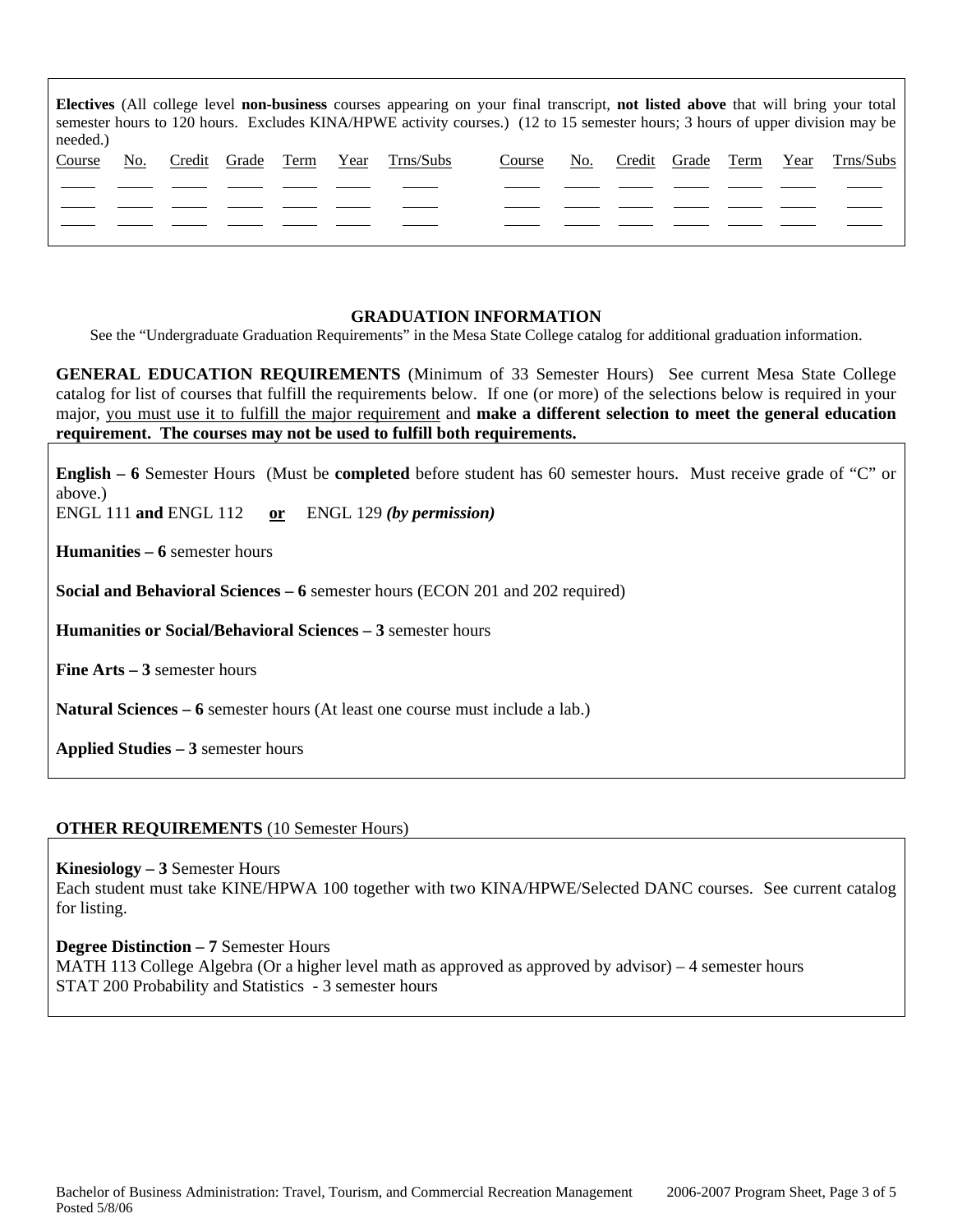## **Travel, Tourism, and Commercial Recreation Management** (62-65 Semester Hours)

**Business Core** (29 Semester Hours)

ACCT 201 Principles of Financial Accounting ACCT 202 Principles of Managerial Accounting BUGB 105 Freshman Business Seminar BUGB 211 Business Communications BUGB 349 Legal Environment of Business CISB 101 Business Information Technology FINA 301 Managerial Finance MANG 201 Principles of Management MANG 491 Business Strategy MARK 231 Principles of Marketing

## **Travel, Tourism, and Commercial Recreation Management Concentration** (33-36 semester hours)

MANG 371 Human Resource Management TRAV 101 Travel Industry I TRAV 102 Travel Industry II **or** MANG 221 Supervisory Concepts TRAV 310 Travel & Tourism Marketing Techniques **or** MARK 332 Promotion TRAV 350 Private & Commercial Recreation Systems TRAV 351 Community Tourism Systems TRAV 352 Public Recreation Systems **or** MANG 450 Entrepreneurship MANG 499 Internship Upper Division Business/Travel & Rec. Electives (9 semester hours)

**Special requirements:** To be admitted to the Business Travel/Tourism concentration, certain prerequisites must be satisfied. Please see the Business department head for complete requirements and application form. **Requests for more than 6 hours of cooperate education internship must be approved by the advisor.** All degree requirements must be completed as described above. Any exceptions or substitutions must be recommended in advance by the faculty advisor and approved by the Department Head. Students are required to participate in exit examinations or other programs deemed necessary to comply with the college accountability requirement.

**General Electives: 12 to 15 Semester Hours;** 3 hours of upper division may be needed. Must be **non-business.**